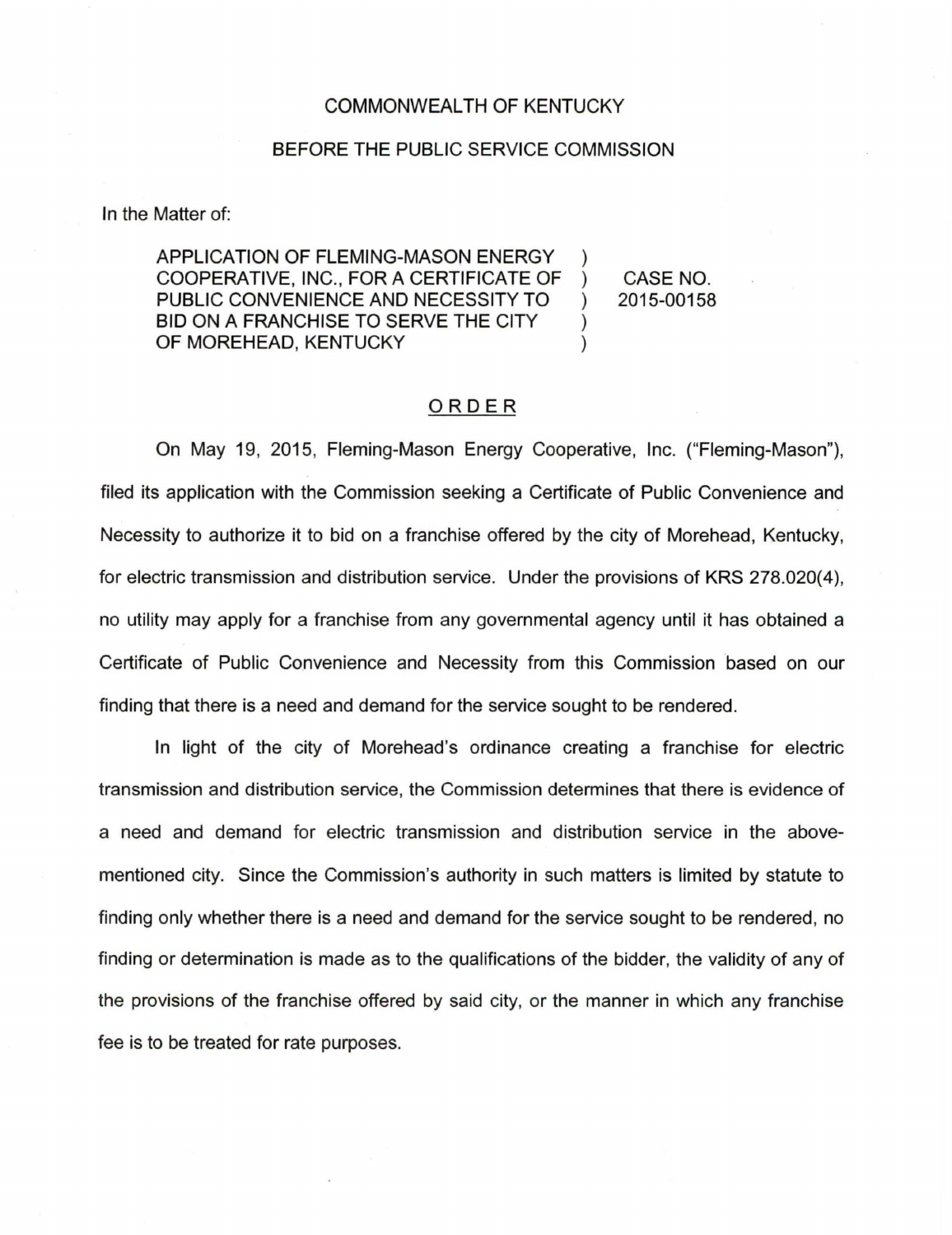## IT IS **THEREFORE ORDERED** that:

1. Fleming-Mason is granted a Certificate of Public Convenience and Necessity that authorizes it to bid on a franchise offered by the city of Morehead, Kentucky, for electric transmission and distribution service.

2. If Fleming-Mason is not the successful bidder, Fleming-Mason shall, within ten days of the award of the franchise at issue, file with the Commission a written notice stating that Fleming-Mason was not the successful bidder.

3. If Fleming-Mason is the successful bidder, Fleming-Mason shall, within ten days of the award of the franchise at issue, file with the Commission a copy of the executed franchise agreement and a statement disclosing the amount of the initial franchise fee.

4. If Fleming-Mason is the successful bidder, Fleming-Mason shall, within ten days of an increase or decrease in the amount of the initial franchise fee set forth in the franchise agreement, file with the Commission documentation setting forth the revised fee.

5. Any documents filed pursuant to ordering paragraphs 2, 3, or 4 of this Order shall reference the number of this case and shall be electronically submitted via the Commission's electronic Tariff Filing System.

6. This Order shall not be construed as granting a Certificate of Public Convenience and Necessity to construct utility facilities in said city.

-2- Case No. 2015-00158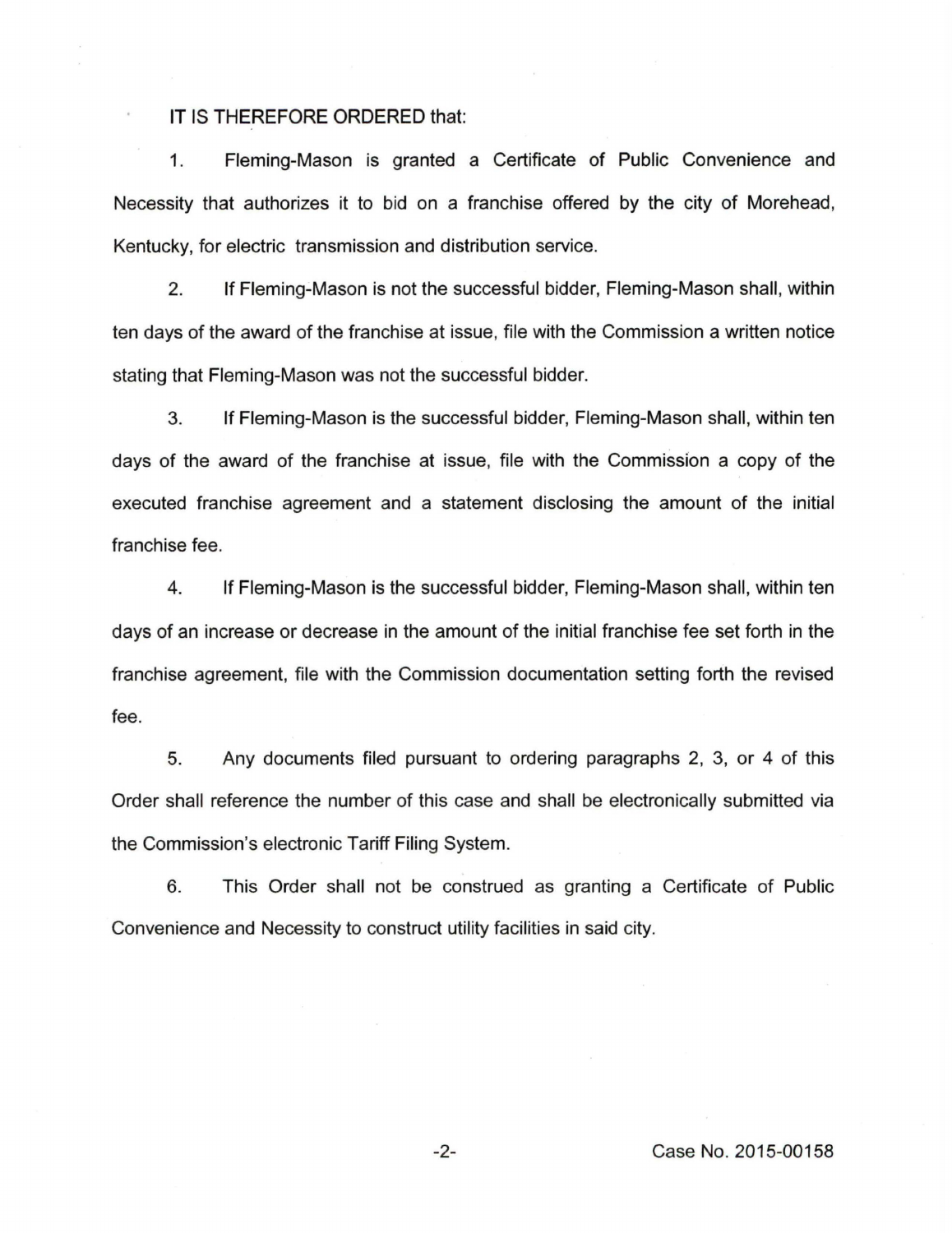By the Commission



ATTEST: Executive Director

Case No. 2015-00158